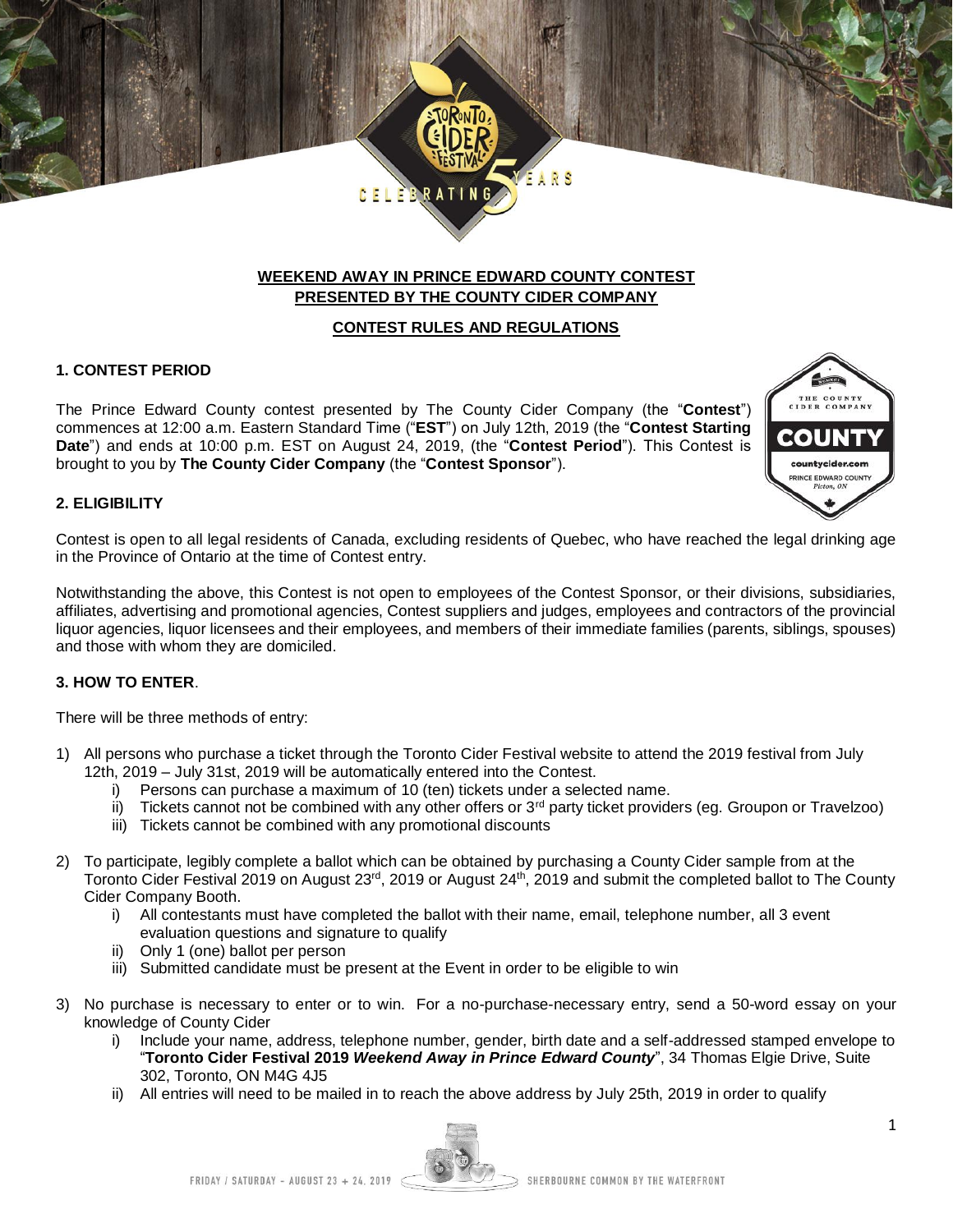

### **4. WINNER SELECTION/DRAWS.**

During the Contest Period those who purchase a ticket to the Toronto Cider Festival 2019 through the Toronto Cider Festival website in between July 12<sup>th</sup>, 2019 – July 31<sup>st</sup>, 2019, submit a no purchase necessary enter to win by July 25th, 2019 or complete a ballot at The County Cider Company Booth at the Toronto Cider Festival on August 23<sup>rd</sup>, 2019 or August 24<sup>th</sup>, 2019, will have a chance at winning a Prize. On August 24<sup>th</sup>, 2019, a ballot for the Prize will be drawn from all eligible ballots received during the Contest Period.

Throughout the Contest period there will be four (4) qualifier draws:

- 1) July 29th, 2019 at 12:00pm this will be the qualifier draw for those who purchased a ticket through Toronto Cider Festival website between July 12<sup>th</sup>, 2019 – July 31<sup>st</sup>, 2019 or submitted a no purchase necessary entry by July 25th, 2019
- 2) August 23<sup>rd</sup>, 2019 at 10:30pm This will be the draw from the ballots received at The County Cider Booth during the Friday Night Session of the Toronto Cider Festival 2019
- 3) August 24<sup>th</sup>, 2019 at 3:30pm This will be the draw from the ballots received at The County Cider Booth during the Saturday Waterfront Day Drinking Session of the Toronto Cider Festival 2019
- 4) August 24<sup>th</sup> 2019 at 10:00pm This will be the draw from the ballots received at The County Cider Booth during the Saturday Night Party Session of the Toronto Cider Festival 2019

FINAL DRAW: August 24<sup>th</sup> 2019 at 10:30pm – from the four (4) qualifiers, a winner will be announced on stage at the Toronto Cider Festival 2019.

The Contest Sponsor, affiliates and subsidiaries and their respective directors, officers, employees and agents are exempt from all liability of any kind, including without limitation any loss, damage, injury (including personal injury) or expense in connection with this Contest or occurring as a result of the Prize being awarded. By participating in this Contest, all participants declare that they have read, understand and complied with the Contest rules, consent to the use of their name and information for the purpose of advertising or promotion without further compensation, and agree to abide by all decisions by the Contest Sponsor and Toronto Cider Festival Inc. The Contest Sponsor is not responsible for errors in the offer or administration of this Contest including but not limited to errors in advertising the Contest rules, the selection and announcement of the winners or the distribution of any Prize. The odds of winning depend on the number of eligible entries received.

The Contest Sponsor and Toronto Cider Festival Inc. reserves the right to disqualify ballots that it deems in its sole discretion to be harmful to individual users, Contest Sponsor, or any rights of the Contest Sponsor or its affiliates or any other party, including any unlawful, harmful, threatening, abusive, harassing, defamatory, vulgar, obscene, sexually explicit, profane, hateful or racially offensive, ethnically offensive, or otherwise objectionable material of any kind, including but not limited to any material that encourages conduct that would constitute a criminal offense, give rise to civil liability, or otherwise violate any applicable local, state, provincial, national, federal or international law.

By entering this Contest, you agree to abide by and be bound by these Contest rules and the decisions of the Contest Sponsor and Toronto Cider Festival Inc. with respect to all aspects of the Contest, which decisions are final.

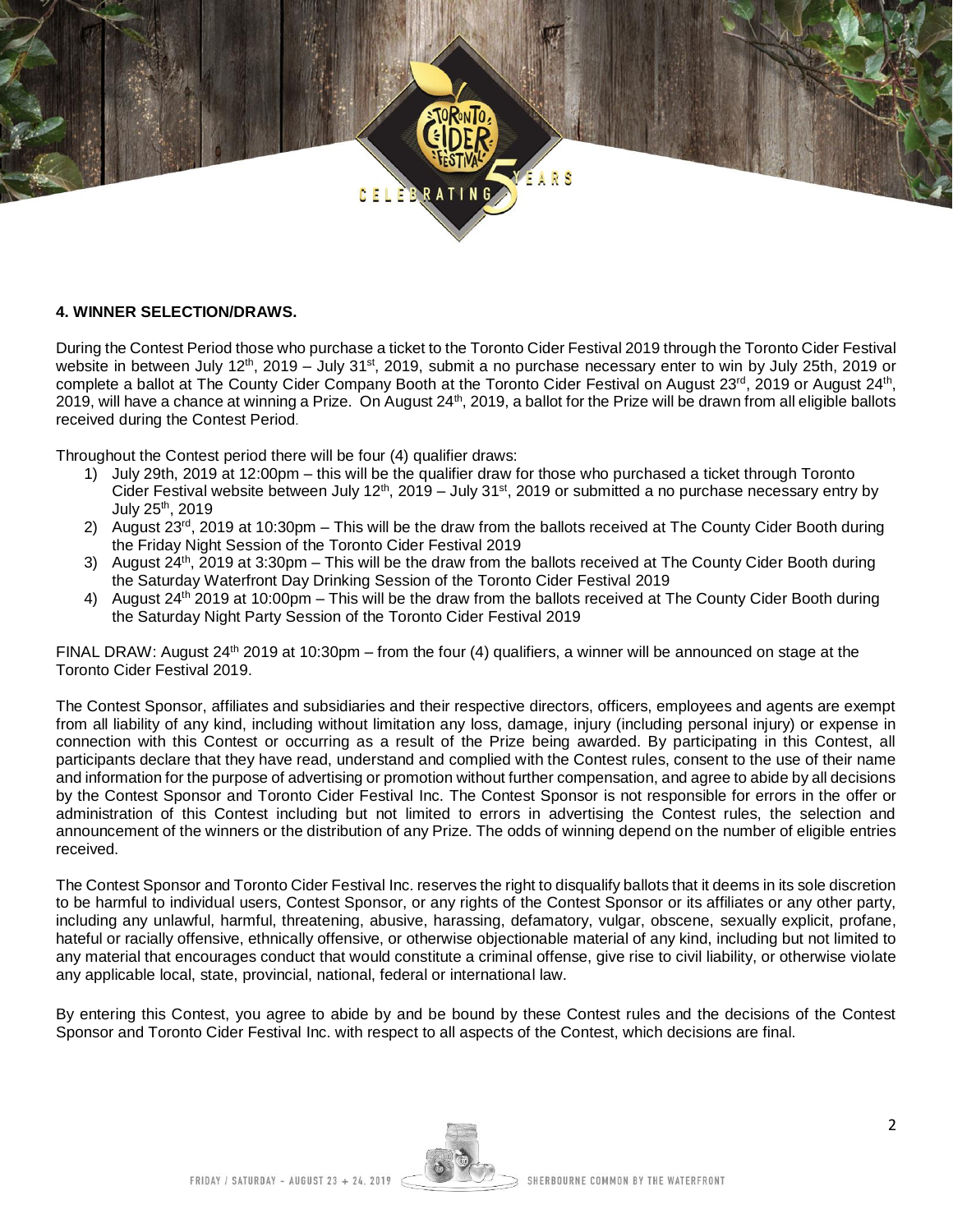

#### **5. PRIZE**

The Grand Prize consists of a two (2) night stay for two (2) people at The Merrill House in Prince Edward County, Ontario, one (1) lunch and one (1) private cider tasting at the The County Cider Company, one (1) dinner at The Acoustic Grill, one (1) dinner at the Hartley's Tavern, one (1) lunch at The County Canteen and beverage tastings at Rosehall Run Winery, Kinsip House of Fine Spirits and 555 Brewing.

Total prize package is valued at approximately \$1,200.00 CAD.

This package must be utilized between **October 16th, 2019 and May 15th, 2020.** Booking must be made at least 30 days in advance.

All travel is subject to availability and must be determined in conjunction with the Contest Sponsor. The Contest winner and his/her respective travel companion are responsible for all costs not expressly described, including without limitation to, travel and health insurance, travel documentations (e.g. passport), taxes, travel baggage, ground transportation, gratuities, room service, any applicable overnight layovers, personal expenses, departure taxes and transfers. Booking is based on space availability at time of booking. The travel companion must travel on the same itinerary as the winner. Trip extensions and changes are at the expense of the Prize winner. It is the Prize winner's and his/her travel companion's responsibility to arrange transportation to get to and from Prince Edward County. The Contest Sponsor is not responsible if the Contest winner and/or his/her travel companion are unable to attend the weekend for any reason. A minimum of one person, either the Prize winner or the travel companion, must hold a valid credit card to cover any incidentals or any other requirements that may be required. The Prize must be taken as awarded; otherwise it is null and void.

The Prize is not transferable or convertible to cash. No substitutes except at the Contest Sponsor's option. The Contest Sponsor reserves the right to substitute a prize or prize component for one of equal or greater value. Notwithstanding the foregoing, the Contest Sponsor shall not be responsible to substitute a prize or portion thereof where such prize cannot be redeemed due to factors beyond its reasonable control.

The Contest Sponsor and Toronto Cider Festival Inc. together with their promotional, marketing or advertising agents and affiliated companies, reserve the right to withdraw, amend or terminate this Contest at any time without prior notice. Unclaimed prizes will not be awarded. Return of any Prize as undeliverable may result in disqualification.

Acceptance of a Prize constitutes permission for the Contest Sponsor and Toronto Cider Festival Inc. and its agencies to use winner's name and/or likeness for advertising and promotional purposes without additional compensation, unless prohibited by law. The Contest Sponsor is not responsible for any typographical or other error in the printing of the offer, administration of the Contest or in the announcement of the prize.

## **6. PRIZE NOTIFICATION**

One (1) potential winner will be randomly selected from all eligible qualifying winning ballots received during the Contest Period at the Toronto Cider Festival at Sherbourne Common at 61 Dockside Drive, Toronto, ON M5A 1B6, on August 24th, 2019 at approximately 10:30 p.m. EST ("Contest Draw Date").

Contest Sponsor will provide the selected prize winner with a winner's basket that includes the Grand Prize (as outlined in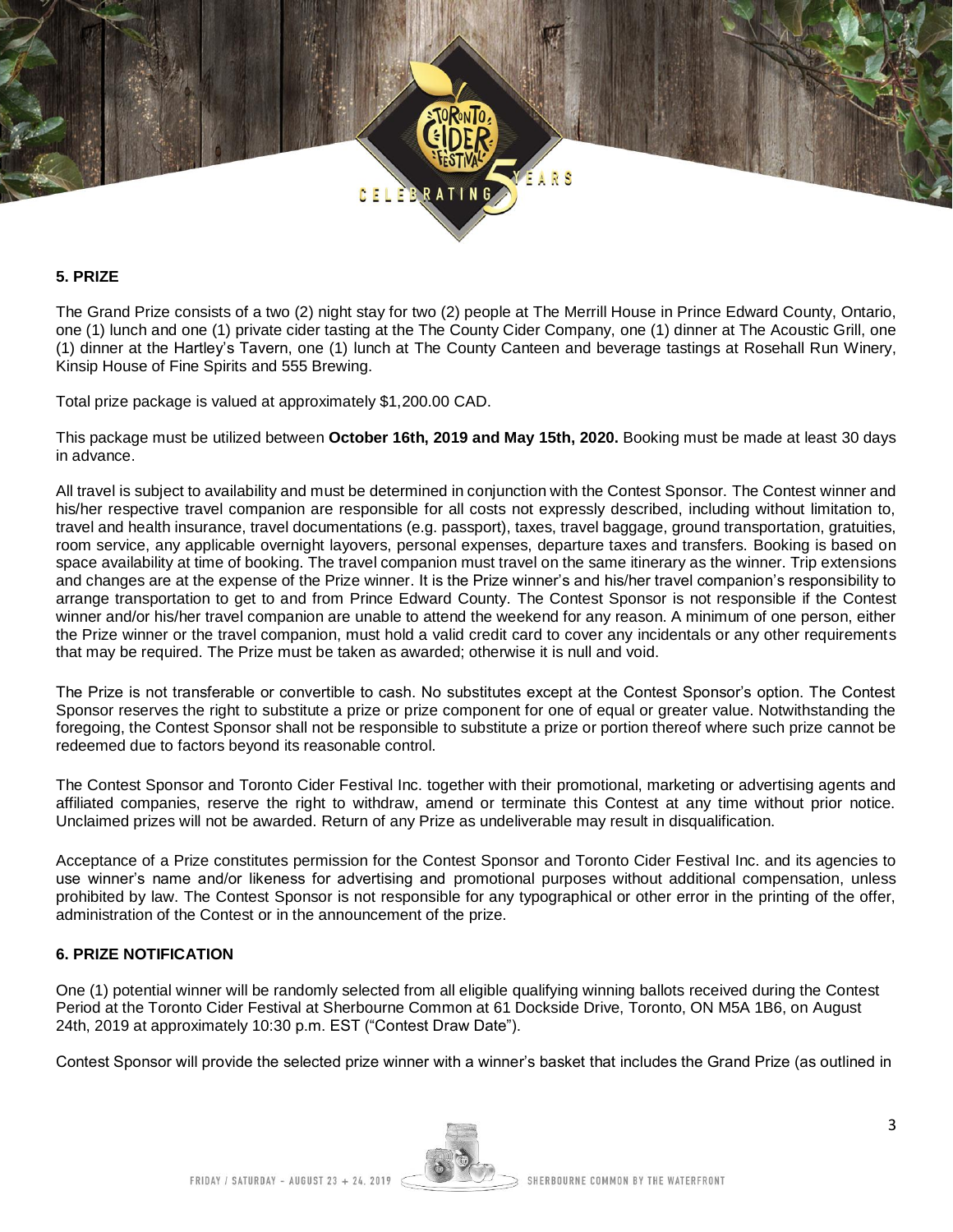

Section #5). If a selected winner cannot be reached on the Contest Draw Date or declines the Prize, the Prize may not be awarded and Toronto Cider Festival Inc./Contest Sponsor reserves the right to randomly select another entry from the remaining eligible ballots at the sole discretion of Toronto Cider Festival Inc./Contest Sponsor

## **7. GENERAL**

Prize must be accepted as offered and/or awarded and may not be transferred, exchanged or substituted, whether for cash or otherwise except as expressly provided in these Contest rules or at the Contest Sponsor's sole discretion. The Contest Sponsor reserves the right to substitute a prize or portion thereof with one of at least equal value, including in the event of the unavailability, for whatever reason, of the advertised prize.

In the event of any dispute regarding the interpretation of these Contest rules, the decision or interpretation of the Contest Sponsor shall prevail.

All entries become the property of the Contest Sponsor. Any entry that is illegible, incomplete, altered, or contains false information, is invalid. Contest Sponsor is not responsible for lost, stolen, delayed, damaged or misdirected claims or entries or votes or for any problems or technical malfunction of any internet or telephone network or broadcast transmission during the Contest Period. The Contest Sponsor is not responsible for any errors or omissions with respect to the printing or advertising of this Contest and reserves the right to withdraw, amend or cancel this Contest in the event of a printing or administrative error. The Contest Sponsor and Toronto Cider Festival Inc.in their sole discretion may withdraw, amend, cancel, suspend, terminate or modify this Contest in any way, in whole or in part, without notice, for any reason including if it determines in its sole discretion that this Contest is no longer capable of running as intended, due to infection by computer virus, bugs, tampering, unauthorized intervention, fraud, technical failures, or any other cause of any nature whatsoever.

The Contest Sponsor accepts no responsibility for loss, damage or claims caused by the awarded prizes or the Contest itself. By entering, the entrant releases and holds harmless Contest Sponsor, its affiliated and related companies and advertising, promotional agencies and all of their respective directors, officers, shareholders, employees, agents, successors and assigns (collectively, the "**Contest Entities**") from any and all liability for any injuries, loss or damage of any kind arising from or in connection with the Contest or any prize won. Winner must comply with any applicable manufacturer warranty, terms and conditions and/or user guide for any prize won.

Without limiting the release of liability provisions herein, and for greater certainty, the Contest Entities will not be liable for: a) any incorrect or inaccurate information, whether caused by users of the Contest or by any equipment or programming associated with or utilized in the Contest or by any technical or human error which may occur in the processing of entries in the Contest; b) any error, omission, interruption, deletion, defect or delay in the operation of the Contest or any transmission in connection with the Contest; c) any communications line failure, theft, destruction or unauthorized access to, or alteration of, entries; d) any problems with, or technical malfunction of, any telephone network or lines, computer on-line systems, servers or providers, computer equipment, software, or failure of email which may occur for any reason whatsoever, including technical problems or traffic congestion on the Internet or at any website or combination thereof; or e) any injury or damage to entrants' or to any other person's computer related to or resulting from participating or downloading materials in this Contest.

Entries must be made only by the original, manual keystrokes of the individual entrant. Use of any automated system including robotic or form filling software to enter or participate is prohibited and will result in disqualification of all entries by anyone using such assistance.